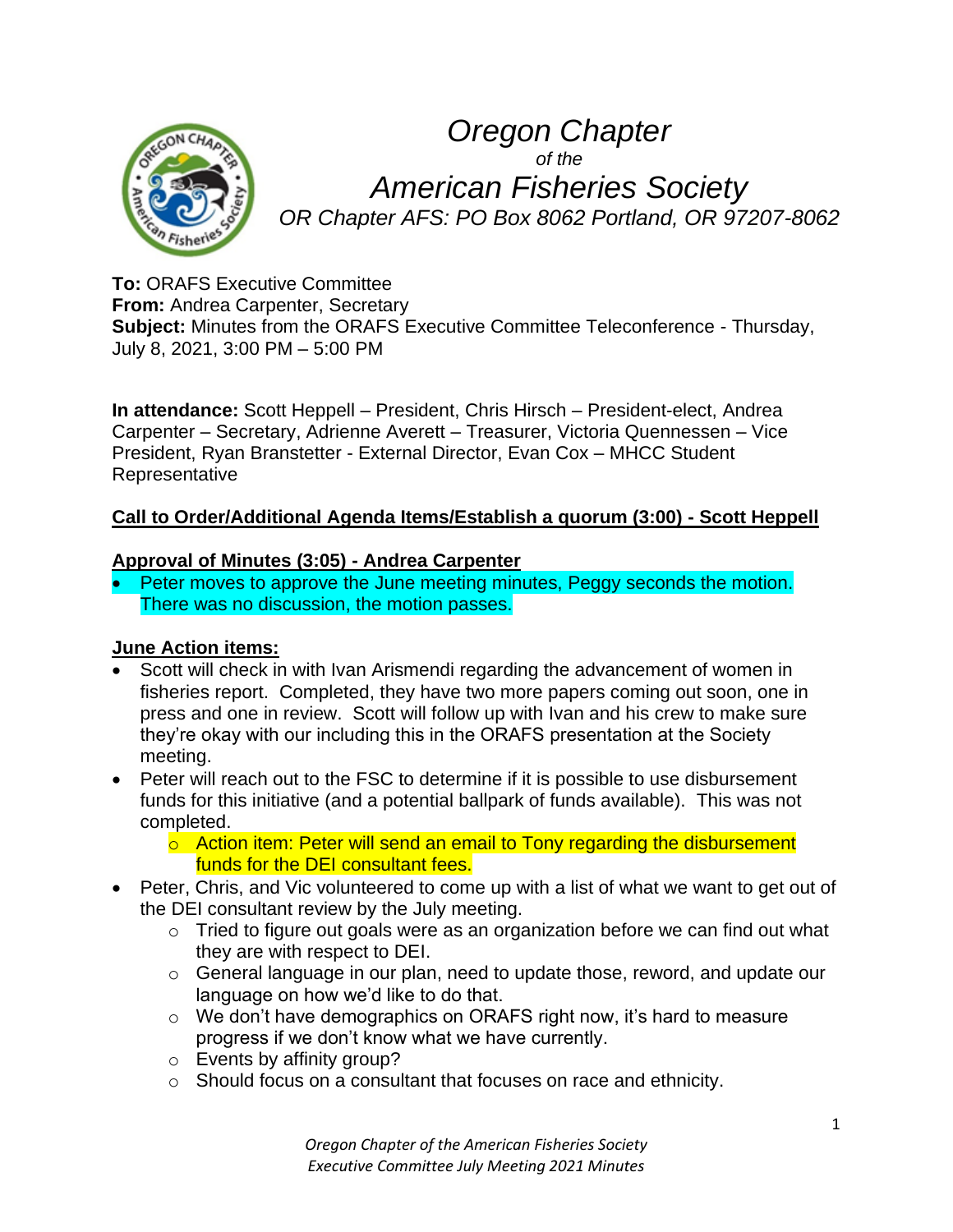- $\circ$  Chris is going to reach out to Corey Cipher to see if there are any specific goals for the organization (owner of the DEI folder, was External Director at the time, not the External Committee head).
- o Chris also sent a note to Eva at the Society to find out about demographics.
- $\circ$  If we focus on inclusion, it is going to help us attract diversity in our membership.
- $\circ$  Strategic plan need a little context for the committee, it expired in 2019. We were in the process of updating it in 2018 but the Society was updating theirs at the same time, so it delayed our process. Peter is going to update the ORAFS Strategic Plan (and flush out section 6.3 a little more).
- o We will work on this so we can get started on discussing it at the Fall Retreat and make possible changes by the Spring Retreat of 2022.
- o How do we want to bring attention to the membership?
	- Scott suggested putting an announcement in the piscatorial press that it's coming soon to the website.
	- **E** Action item: Vic will get in contact with Emma to get some information pushed out to the website.
	- Vic wants to get more of a feel from other External Committees on some of their goals.
	- Peter thinks we might want to activate the DEI Committee to get involved with the other committees, people make action when they have a specific project to work on.
	- **E** Action item: Vic will draft an email that she will forward to Chris, Peter, and Scott for review.
	- Vic will wait on that edited draft until Gabe transitions as the chair and coordinate with Chris to send it out to External Committees.
- Scott will circulate the FOOWW criteria ahead of the next meeting so we can discuss it. Completed right before the meeting, not a lot of time for ExCom to review.
	- $\circ$  Is this the best vector to provide waivers for people who would not be able to attend the meeting otherwise.
	- $\circ$  Peter thinks that there is a lot of clean up we need to do as there are things outlined that we don't currently do.
	- $\circ$  Scott thinks we probably need to add so we can broaden the reach of what we think of as fisheries.
	- o Scott thinks this could be another task for the Fall Retreat.
	- o Peggy wants to know if we want to include tribal members in Scott's broadened idea or is that under a separate heading.
	- o Action item: Scott will work on language for new category of broadened inclusion.
- Andrea will forward (edited) minutes to Scott to circulate for a vote among membership once the comment period has closed. Completed, however, Scott has not forwarded the Business Meeting Minutes for a vote.
	- $\circ$  Action item: Scott will send out the Business Meeting Minutes for a vote to the membership.
- Vic will follow up with the student reps to determine if there are interim reps that will be attending ExCom meetings over the summer. Completed.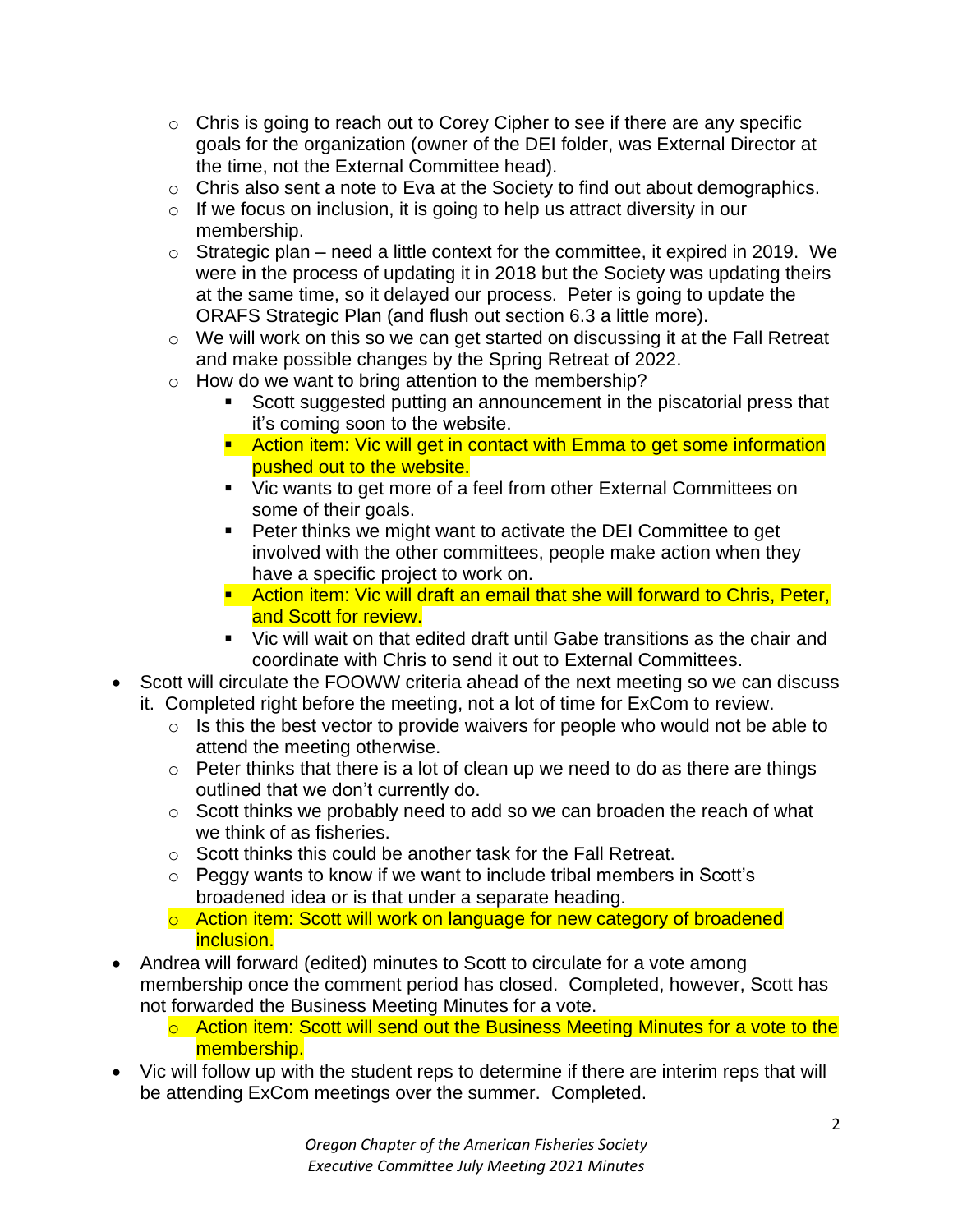- $\circ$  Elena (OSU) will not make it over the summer with her busy work schedule.
- $\circ$  Evan (MHCC) he will be able to attend in August but will be gone in September.

## **Proposed Aquaculture certificate (3:30)**

- Forwarded from Becky, rumblings of creating an aquaculture certificate.
	- Traditionally ORAFS has been open to criticism for hatcheries and aquaculture groups that there aren't activities for those portions of the profession
	- Asked Jason Winterstein to join us in a future meeting to discuss this.
	- Marine Studies Initiative at OSU is putting together a graduate level Hatcheries and Aquaculture certificate, essentially continuing education

## **Officer Reports (3:35)**

## **President – Scott Heppell**

- Need to start planning/organizing for a Fall Retreat. Last year's was held in the middle of September.
	- Peter confirms that Sept is usually when it is held, he wouldn't recommend doing it any later as we need to get moving on planning for the Annual Meeting.
	- We're at an odd crossroads for COVID at this point, we will keep this discussion evolving.
	- Action item: Scott will propose a few weekends prior to the fall OSU term and send out to ExCom.
- No Western Division ExCom meeting this month.

## **Past-President – Peter Stevens**

- Fall retreat Reminder for Chris to have an idea of symposiums, workshops, etc. ahead of the fall retreat. It's never too soon to contact plenary speakers to get them lined up.
- If anyone knows it's their last dance on ExCom, let Peter know ASAP or if there were someone who you would enjoy working with. We tend to have higher success with people who have a relationship with someone else on ExCom.

## **President-Elect – Christine Hirsch**

- Chris suggests a hole of golf as a team building activity if we end up doing a Fall Retreat in Newport!
- Getting a feel for in-person vs virtual meeting for ORAFS in 2022
	- o Wildlife Society Meeting is planning on virtual in November
	- o Society is in person in November
	- o Western Division affinity groups identified for outreach: First generation college students, LGBTQIA+, BIPOC, primary caregivers, women

## **Vice President – Vic Quennessen**

• Nothing to report.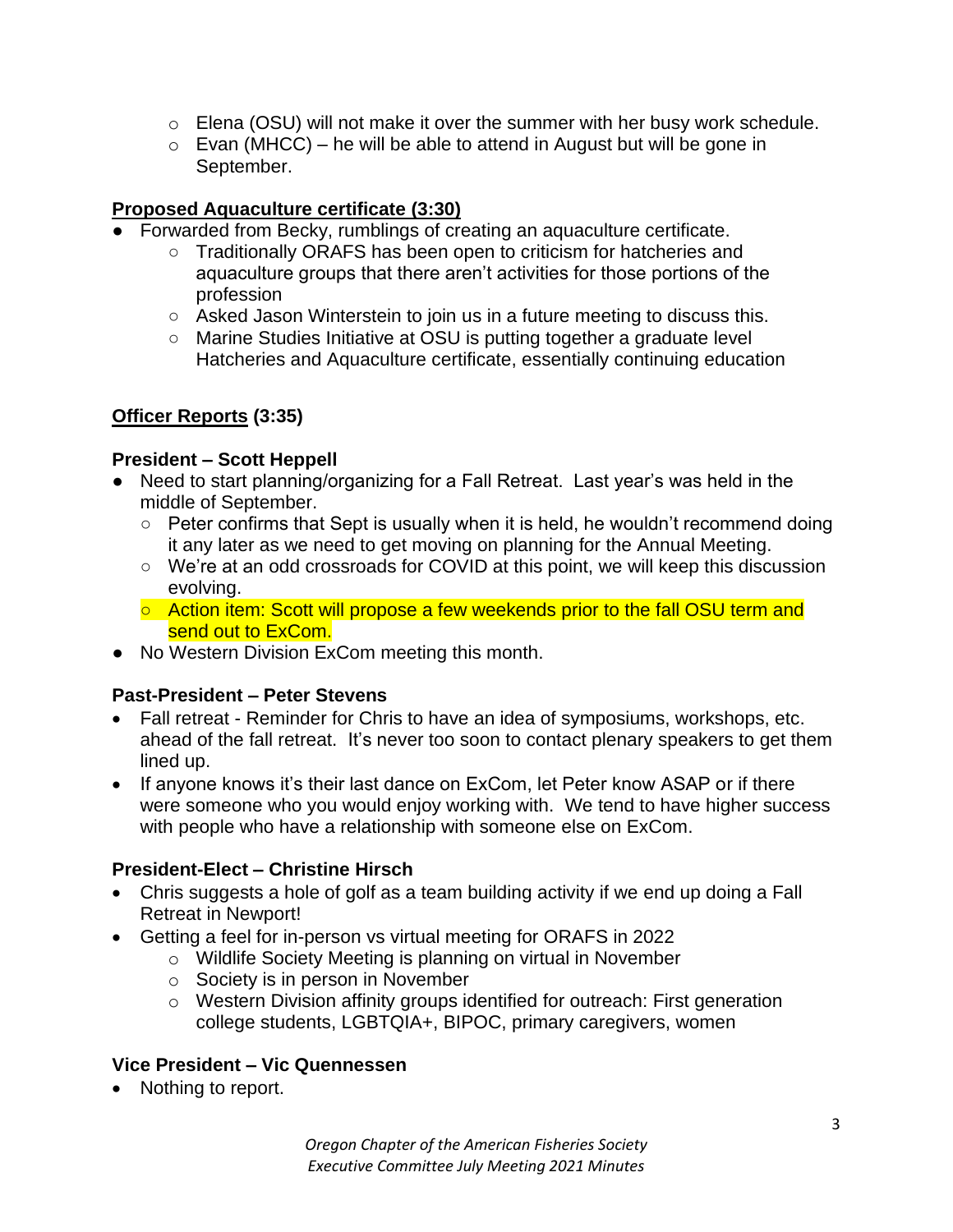#### **Internal Director – Peggy Kavanagh**

- Should start planning Fall Retreat. Part of it would be to go to the Riverhouse, tour the facilities, etc.
	- $\circ$  If we're going to go hybrid, we are going to need to bring in additional help and get started on that ASAP.
	- $\circ$  She's going to look at the contract to determine additional costs with A/V if we go forward on hybrid, and our minimum amounts for food, rooms, etc.
	- o We would also need to find a place to stay near the Riverhouse if we are moving forward with an in-person meeting and Fall Retreat.

#### **External Director – Ryan Branstetter**

- Put treasurer and VP stuff in the mail.
- Needs to work with Habitat and Natural Production Committees to get them merged before the end of his term.

#### **Secretary – Andrea Carpenter**

• Nothing to report.

# **Treasurer – Adrienne AverettStatement of Financial Position**

# **Oregon Chapter - American Fisheries Society**

As of June 30, 2021

|                                        | <b>JUN 30, 2021</b> |
|----------------------------------------|---------------------|
| <b>Assets</b>                          |                     |
| <b>Current Assets</b>                  |                     |
| <b>Cash and Cash Equivalents</b>       |                     |
| <b>Small Business Account</b>          | 96,896.40           |
| <b>Total Cash and Cash Equivalents</b> | 96,896.40           |
| Investments                            | 6,242.50            |
| <b>Total Current Assets</b>            | 103,138.90          |
| <b>Long Term Assets</b>                |                     |
| <b>Bouck Memorial Investment</b>       | 12,709.60           |
| <b>ORAFS Investment</b>                | 458,639.90          |
| <b>Total Long Term Assets</b>          | 471,349.50          |
| <b>Total Assets</b>                    | 574,488.40          |
| <b>Liabilities and Equity</b>          |                     |
| <b>Equity</b>                          |                     |
| <b>Current Year Earnings</b>           | (17.90)             |
| <b>Retained Earnings</b>               | 29,095.33           |
| <b>Unrestricted Net Assets</b>         | 545,410.97          |
| <b>Total Equity</b>                    | 574,488.40          |
| <b>Total Liabilities and Equity</b>    | 574,488.40          |